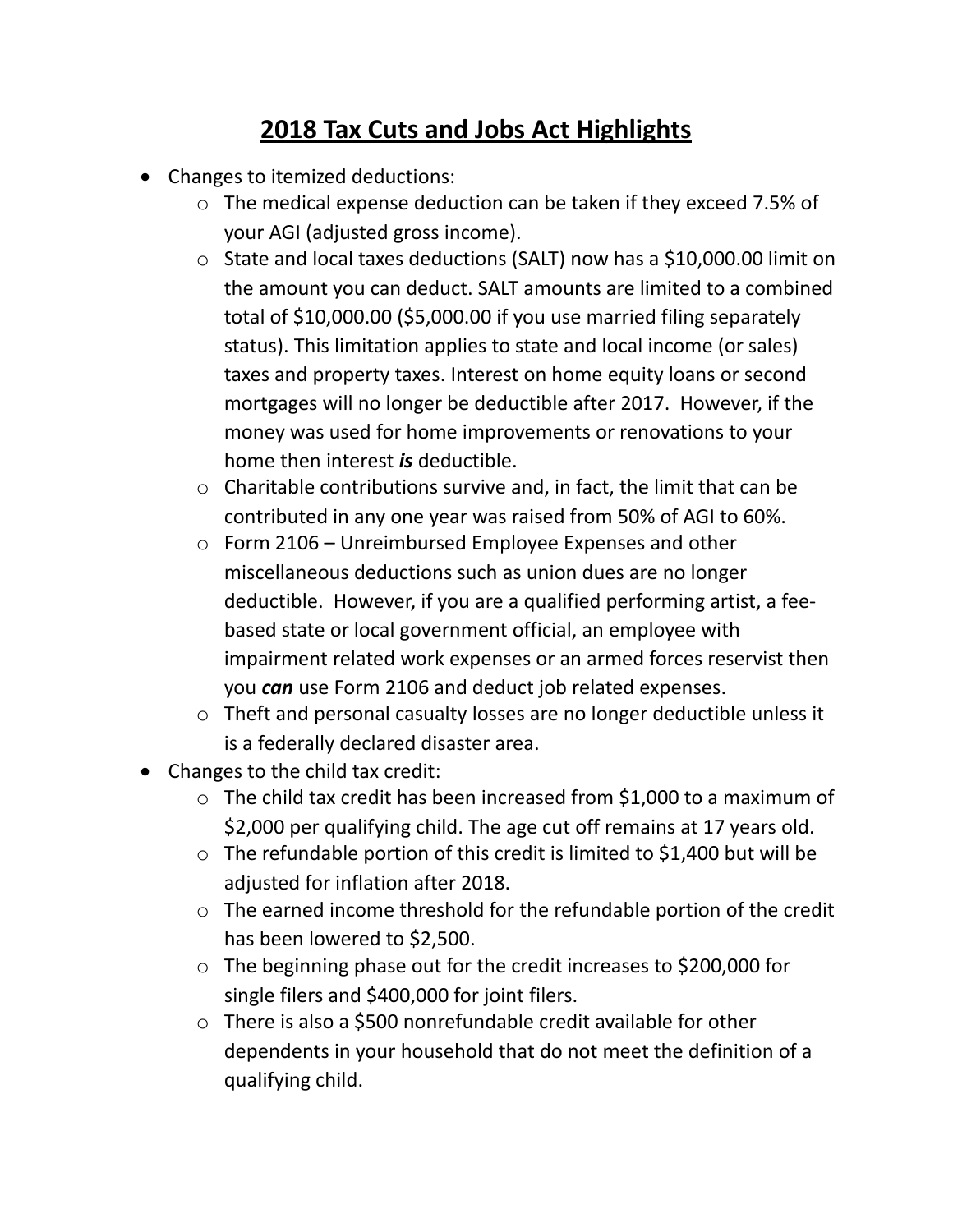- The Child and Dependent Care Credit has been kept in place and can be worth as much as \$1,050 for one child under age 13 or \$2,100 for two children. In addition, up to \$5,000 of income can be sheltered in a dependent care flexible spending account (FSA) on a pre-tax basis.
- Alimony is still deductible for the payor and taxable for the recipient for the 2018 tax year. However, starting January 1, 2019 alimony will not be deductible for the payor nor included as income by the recipient. This law does not impact alimony awards in judgments and court orders dated prior to and including December 31, 2018.
- The moving expense deduction has been eliminated except for members of the armed forces.
- There are no changes to the education credits.
	- o Parents can use 529 plans not only to cover tuition costs at colleges and universities but may now also use them to cover tuition costs at K-12 institutions. However, withdrawals for tuition at K-12 institutions are limited to \$10,000 per beneficiary per year.
		- 529 plans allow for state tax deductions.
- Entertaining clients is no longer deductible as a business expense. Although, business meals with a client continue to be 50% deductible.
	- o Meals provided for the convenience of the employer was lowered from 100% deductible to 50% deductible.
- Farm equipment and machinery other than grain bin, fence, or other land improvement structures can now be depreciated over 5 years if the original use of the asset begins with the tax payer.
- The residential energy efficiency property tax credits and the non-business energy property tax credits are good through 2019. Both credits are then reduced each year until the end of 2021.
	- o The residential energy efficiency property tax credit is available for both existing homes and homes under construction and is 30 percent of the cost of alternative energy equipment installed on or in a home. This includes the cost of installation. Examples of equipment eligible for the tax credit are solar hot water heaters, solar electric equipment, wind turbines, and fuel cell property.
	- o The non-business energy property tax credit is for existing homes only *not* homes under construction and has two parts: